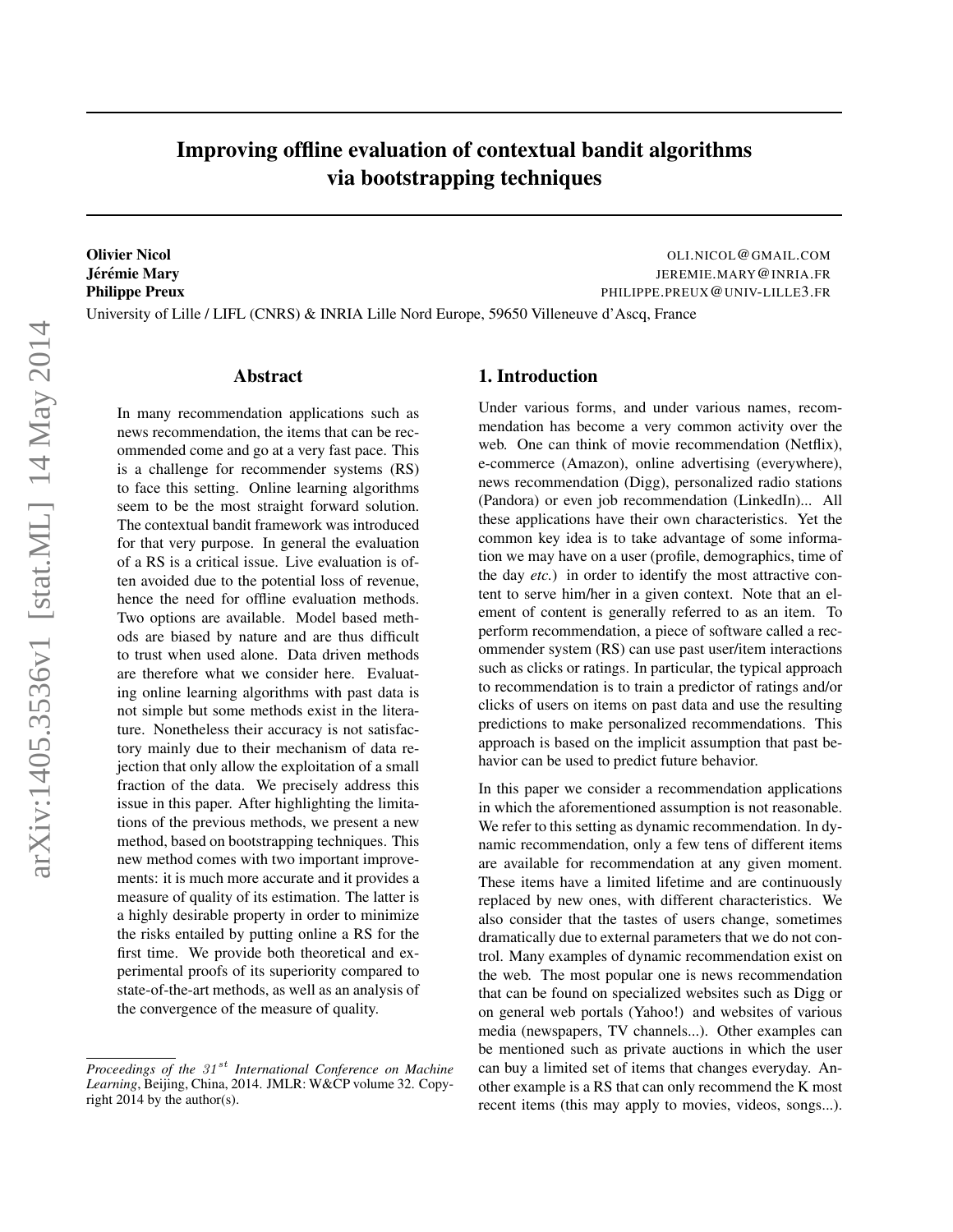<span id="page-1-0"></span>This problem has begun to be addressed recently with online learning solutions, by considering the contextual bandit framework. Nonetheless this is not the case in most of the recommendation literature. In all the textbooks, dynamic recommendation is handled with content-based recommendation. The idea is to consider an item as a set of features and to try to predict the taste of a user with regards to these features, using an offline predictor as before. Yet we argue that although this can be a good idea in some special cases, this is not the way to go in general:

- 1. It requires a continuous labeling effort of new items.
- 2. We are limited by what the expert labels: things can be hard to label such as the appeal for a picture, the quality of a textual summary, *etc.*
- 3. Tastes are not static: the appeal of a user to some kind of news can be greatly impacted by the political context. Similarly the appeal towards clothing can be impacted by fashion, movie stars *etc.*

For such systems, the best way to compare the performance of two algorithms is to perform A/B testing on a subset of the web audience [\(Kohavi et al.,](#page-8-0) [2009\)](#page-8-0). Yet there is almost no e-commerce website that would let a new RS go live just for testing, even on a small portion of the audience for fear of hurting the user experience and loosing money. The entailed engineering effort can also be discouraging. Therefore being able to evaluate offline a RS is crucial. In classical recommendation, the measures of prediction accuracy and other metrics that can be computed on past data are well accepted and trusted in the community. Nevertheless for the reasons we gave above, they are irrelevant for online learning algorithms designed for dynamic recommendation. This paper is about the offline evaluation of such algorithms. Some fairly simple replay methodologies do exist in the literature. Nonetheless they have a well known, yet very little studied drawback which is that they use a very small portion of the data at hand. One may argue that the tremendous amount of data available with web applications makes this a marginal problem. Yet in this paper we will exhibit that this is a major issue that generates a huge bias when evaluating online learning algorithms for dynamic recommendation. Furthermore we will explain that acquiring more data does not solve the problem. Then we will propose a solution to this issue, that builds on the previously introduced methods and on different elements of bootstrapping theory. This solution is backed by a theoretical analysis as well as an empirical study. They both clearly exhibit the improvement in terms of evaluation accuracy brought by our new method. Furthermore the use of bootstrapping allows us to estimate the distribution of our estimation and therefore to get a sense of its quality. This is a highly desirable property, especially considering

that such an evaluation method is designed in order to decide whether we should risk putting a new algorithm online. The fast theoretical convergence of this estimation is also proved in our analysis. Note that the experiments are run on synthetic data, for reasons that we will detail and also on a large publicly available dataset.

#### 2. Background on bandits and notations

We motivated the need for online learning solutions in order to deal with dynamic recommendation. A natural way to model this situation is as a reinforcement learning problem [\(Sutton & Barto,](#page-8-0) [1998\)](#page-8-0), and more precisely using the contextual bandit framework [\(Lu et al.,](#page-8-0) [2010\)](#page-8-0) that was introduced for the very purpose of news recommendation.

#### 2.1. Contextual Bandits

The bandit problem is also known in the literature as the multi-arm bandit problem and other variations. This problem can be traced back to Robbins and Munro in 1952 [\(Robbins,](#page-8-0) [1952\)](#page-8-0) and even Thompson in 1933 [\(Thompson,](#page-8-0) [1933\)](#page-8-0). There are many variations in the definition of the problem; the contextual bandit framework as it is defined in [\(Langford & Zhang,](#page-8-0) [2007\)](#page-8-0) is as follows:

Let X be an arbitrary input space and  $A = \{1..K\}$  be a set of K actions. Let D be a distribution over tuples  $(x, \vec{r})$ with  $x \in \mathcal{X}$  and  $\vec{r} \in \{0,1\}^K$  a vector of rewards: in the  $(x, \vec{r})$  pair, the j<sup>th</sup> component of  $\vec{r}$  is the reward associated to action  $a_j$ , performed in the context x. In recommendation, the context is the information we have on the user (session, demographics, profile *etc.*) and an action is the recommendation of an item.

A contextual bandit game is an iterated game in which at each round t:

- $(x_t, \vec{r_t})$  is drawn from  $\mathcal{D}$ .
- $x_t$  is provided to the player.
- The player chooses an action  $a_t \in A$  based on  $x_t$  and on the knowledge it gathered from the previous rounds of the game.
- The reward  $\vec{r}_t[a_t]$  is revealed to the player whose score is updated.
- The player updates his knowledge based on this new experience.

It is important to note the partial observability of this game: the reward is known only for the action performed by the player. This is what makes offline evaluation a complicated problem. A typical goal is to maximize the sum of reward obtained after  $T$  steps. To succeed a player has to learn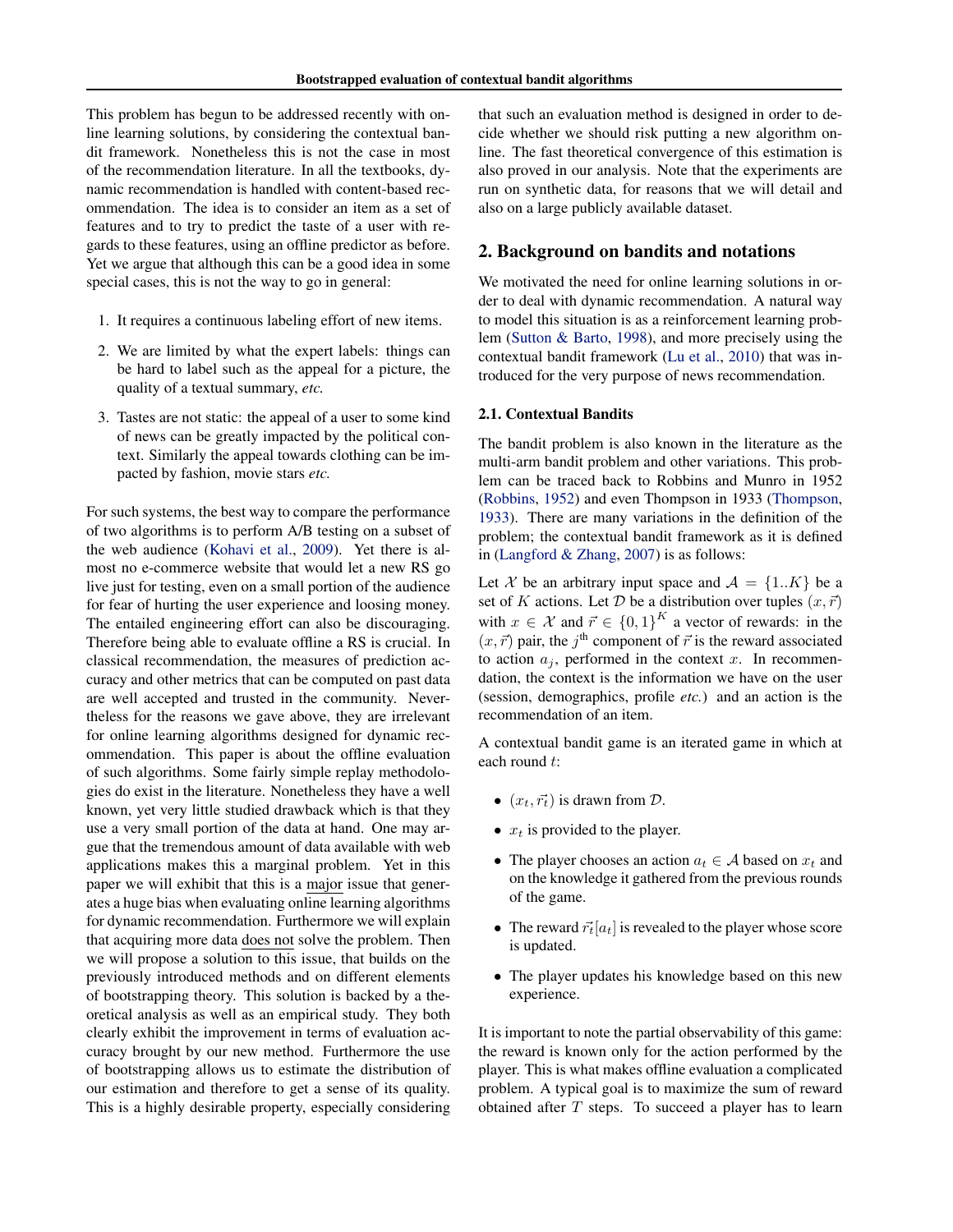about  $D$  and try to exploit that information. Therefore at time t, a player faces a classical exploration/exploitation dilemma: either perform an action he is uncertain about in order to improve his model of  $D$  (explore), either perform the action he believe to be optimal, although it may not be (exploit).

A simpler variant of this problem in which no contextual information is given, called the multi armed bandit problem (MAB) was extensively studied in the literature. One can for instance mention the UCB algorithm [\(Auer et al.,](#page-8-0) [2002\)](#page-8-0) that optimistically deals with the dilemma by performing the action with higher upper confidence bound on the estimated reward expectation. The contextual bandit problem is less studied due to the additional complexity and additional assumptions entailed by the context space. The most popular algorithm is without doubt LinUCB [\(Li](#page-8-0) [et al.,](#page-8-0) [2010\)](#page-8-0), although a few others exist such as epochgreedy [\(Langford & Zhang,](#page-8-0) [2007\)](#page-8-0). LinUCB is basically an extension of the classical UCB that uses the contexts under the assumption of normality and that  $\mathcal{X} = \mathbb{R}^d$ . The reward expectation of an action is estimated via a linear regression on the context vectors and the confidence bound is computed using the dispersion matrix of the context vectors. These two state-of-the-art algorithms are the ones we will evaluate when running experiments.

#### 2.2. Evaluation

We define a contextual algorithm  $A$  as taking as input an ordered list of  $(x, a, r)$  triplets (history) and outputting a policy  $\pi$ . A policy  $\pi$  maps  $\mathcal X$  to  $\mathcal A$ , that is chooses an action given a context. Note that we are also interested in evaluating policies. In our setting which is the most popular one, an algorithm is said optimal when maximizing the expectation of the sum of rewards after  $T$  steps:

$$
G_A(T, \mathcal{D}) \stackrel{\text{def}}{=} \mathbb{E}_{\mathcal{D}} \sum_{t=1}^T \vec{r_t} [A(x_t)].
$$

For convenience, we define the per-trial payoff as the average click rate after  $T$  steps:

$$
g_A(T, \mathcal{D}) \stackrel{\text{def}}{=} \frac{G_A(T)}{T}
$$

Note that for a static algorithm (*ie.* that always outputs the same policy  $\pi$ ), we have that:

$$
\forall T, g_A(T, \mathcal{D}) = g_A(1, \mathcal{D}) \stackrel{\text{def}}{=} g_A(\mathcal{D}).
$$

Note that from this point on, we will simplify the notations by systematically dropping D.  $g_A(T)$  is thus the quantity we wish to estimate as the measure of performance of a bandit algorithm.

In order to minimize the risks entailed by playing live a new algorithm, we are also interested in the quality of the estimation. Bootstrapping will enable us to estimate it. To do so we need additional notations.  $CTR_A(T)$  denotes the distribution of the per-trial payoff of  $A$  after  $T$  steps (so  $g_A(T)$  is its mean). Besides estimating  $g_A(T)$ , our second goal is the computation of an estimator quality assessment  $\zeta$  (CTR<sub>A</sub>(T)). Note that typically,  $\zeta$  can be a quantile, a standard error, a bias or what we will consider here for simplicity: a confidence region around the mean of  $CTR_A(T)$  $(\text{aka } g_A).$ 

# 3. The time acceleration issue with replay methodologies

This section describes the replay methodology, that we call *replay* and that was introduced by [\(Langford et al.,](#page-8-0) [2008\)](#page-8-0) and analyzed for the setting we consider by [\(Li et al.,](#page-8-0) [2011\)](#page-8-0). This section also highlights the method's limitations that we overcome in this paper and is crucial to understand the significance of our contribution.

First of all, as [\(Li et al.,](#page-8-0) [2011\)](#page-8-0), we assume that we have a dataset S that was acquired online using an random uniform allocation of the actions for  $T$  steps. This data collection phase can be referred as *exploration policy* and is our unique information on  $D$ . This random decision making implies that any point in  $\mathcal{X} \times \mathcal{A}$  has a non null probability to belong to  $S$ ; this allows the evaluation of any policy. In a nutshell, the replay methodology on such a dataset works as follows: for each record  $(x_t, a_t, r_t)$  in S, the algorithm A is asked to choose an action given  $x_t$ . If this action is  $a_t$ ,  $r_t$  is revealed to A and taken into account to evaluate its performance. If the action is different, the record is discarded. This method is proved to be unbiased in some cases [\(Li et al.,](#page-8-0) [2011\)](#page-8-0). Note that the fact it needs the data to be acquired uniformly at random is quite restrictive. This problem is well studied and *replay* can be extended to allow the use of data acquired by a different but known logging policy at a cost of increased variance [\(Langford et al.,](#page-8-0) [2008\)](#page-8-0). Some work has been done to reduce this variance and even allow the use of data for which the logging policy is unknown (Dudík et al., [2011;](#page-8-0) [Strehl](#page-8-0) [et al.,](#page-8-0) [2010\)](#page-8-0). Note also that if the evaluated bandit algorithm is close from the logging policy, we may even further reduce the variance [\(Bottou et al.,](#page-8-0) [2012\)](#page-8-0). Finally there exist ways to adapt this method to the case where a list of items can be recommended [\(Langford et al.,](#page-8-0) [2008\)](#page-8-0). Although we do not take into account these considerations and keep the simplest assumption in this paper for clarity, our method is based on the same ideas as *replay* and could therefore be extended similarly as what is presented in the works we just cited.

Another issue with *replay* is well-known but not studied at all up to our knowledge. In average, only  $\frac{T}{K}$  records are used. Therefore *replay* outputs an estimate  $\hat{g}_A \left(\frac{T}{K}\right)$  which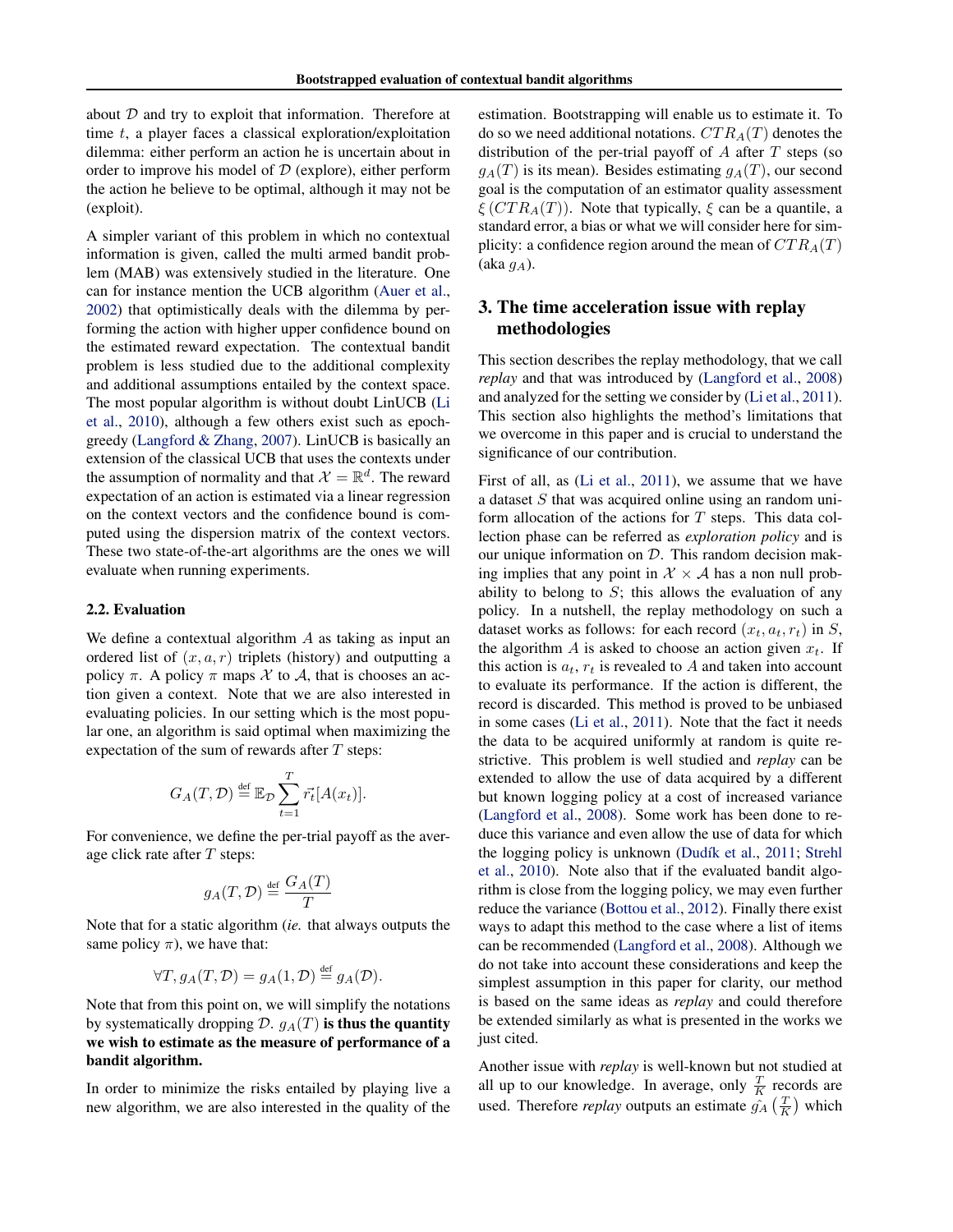follows the distribution  $CTR_A \left(\frac{T}{K}\right)$  of mean  $g_A \left(\frac{T}{K}\right)$ . It is important to have in mind that  $g_A\left(\frac{T}{K}\right) = g_A(T)$  if and only if  $T = +\infty$  or A is a static policy. See figure 1 for a visual example of this problem. Note that in any situation except  $K = 1$ ,  $CTR_A \left(\frac{T}{K}\right) \neq CTR_A(T)$ , and the same thing goes for the confidence region  $\xi$ .

One may argue that when evaluating a RS, plenty of data is available and therefore that  $T$  is almost infinite. Consequently one may also consider *replay* to be almost unbiased. This is true with the classical contextual bandit framework considered in the literature. With dynamic recommendation, the main application for this method, this could not be more wrong. Indeed, we argued that in this context, everything changes, especially the available items. For instance, in news recommendation a news remains active from a few hours to two days and its CTR systematically decreases over time [\(Agarwal et al.,](#page-8-0) [2009\)](#page-8-0). Moreover we also mentioned reasons to believe that the user tastes may change as well. Therefore when evaluating a contextual bandit algorithm, we want to evaluate its behavior against a very dynamic environment and in particular its ability to adapt to it. The use of replay in such a context is often justified by the fact that the environment can be considered static for small periods of time. This is not necessary but makes the understanding of our point easier. When an algorithm faces a "static" region of a dataset of size  $T_i$ , when being replayed, it only has  $\frac{T_i}{K}$  instead of  $T_i$ steps to learn and exploit that knowledge. It is impossible to solve this problem by considering more data since new data would concern the next region, where different news with different CTR are available for recommendation, and potentially users with different tastes. In fact whatever assumptions we use to characterize how things evolve, using replay is equivalent to playing an algorithm with time going  $K$  times faster than in reality. This generates a huge bias. Note that it is most likely because of time acceleration that a non-contextual algorithm which looks a lot like UCB won a challenge evaluated by *replay* on the Yahoo! R6B dataset [\(Yahoo! Research,](#page-8-0) [2012\)](#page-8-0) (news recommendation). See chapter 4 of Nicol [\(Nicol,](#page-8-0) [2014\)](#page-8-0) for more details.

As a conclusion, we consider in this work a classical contextual bandit framework with a fixed number of steps T. We assume that no more than  $T$  records can be acquired. Yet it is clear that if we manage to deal with this problem without adding data, we would also be able to deal as well with the problem of evaluating dynamic recommendation for which using more data may not be possible.

# 4. Bootstrapped Replay on Expanded Data

Now that the shortcoming of the replay method has been understood, we look for an other offline evaluation protocol that does not suffer from the time acceleration issue. The



Figure 1. CTR over time of LinUCB (good model, slow learning) and UCB (too simple model but fast learning) when played  $T = 20,000$  times on  $D$  (see section [6.1](#page-6-0) for the model). Replay emulates only  $\frac{T}{K}$  steps (see blue line) which is clearly misleading if we are interested in performance over  $T$  steps.

idea we propose stems from the idea of bootstrapping, introduced by [\(Efron,](#page-8-0) [1979\)](#page-8-0). Thus let us remind the standard bootstrap approach. Basically, the idea is to compute the empirical distribution  $\hat{\mathcal{D}}_T$  of an estimator  $\hat{\theta}_T$  computed on T observations. To do so, one only has access to a dataset S of size T. Therefore B new datasets  $S_1,...S_B$  of size  $T$  are generated by making bootstrap resamples from  $S$ . A bootstrap resample is generated via drawing  $T$  samples with replacement. Note that this bootstrap procedure is a way to approximate  $D$ , the underlying distribution of the data. Computing  $\hat{\theta}_T$  on all the  $S_i$  yields  $\widehat{CTR}(T)$ , an estimation of  $CTR(T)$ . From a theoretical point of view and under mild assumptions,  $\xi(\widehat{CTR}(T))$  converges with no bias at a speed in  $O(1/T)$ . This means that under a assumption of the concentration speed of a statistic we are able to estimate the confidence interval of the mean of the statistic much faster than its mean. Recall that  $\xi$  can be any measure of accuracy (defined in terms of bias, variance, confidence intervals, ...) over the statistic we want to study. Here we are interested in confidence intervals over  $CTR_A(T)$ . The core idea of the evaluation protocol we propose in this paper is inspired by bootstrapping and inherits its theoretical properties. Using our notations, here is the description of this new method. From a dataset of size  $T$  with  $K$  possible choices of action at each step - we do not require  $K$  to be constant over time -,we generate  $B$  datasets of size  $K.T$  by sampling with replacement, following the non-parametric bootstrap procedure. Then for each dataset  $S_b$  we use the classical replay method to compute an estimate  $\hat{g_A}^{(b)}(T)$ . Therefore  $A$  is evaluated on  $T$  records on average. This step can be seen as a subsampling step that allows to return in the classical bootstrap setting. Thus note that it would not work for a purely deterministic policy, that for obvious reason would not take advantage of the data ex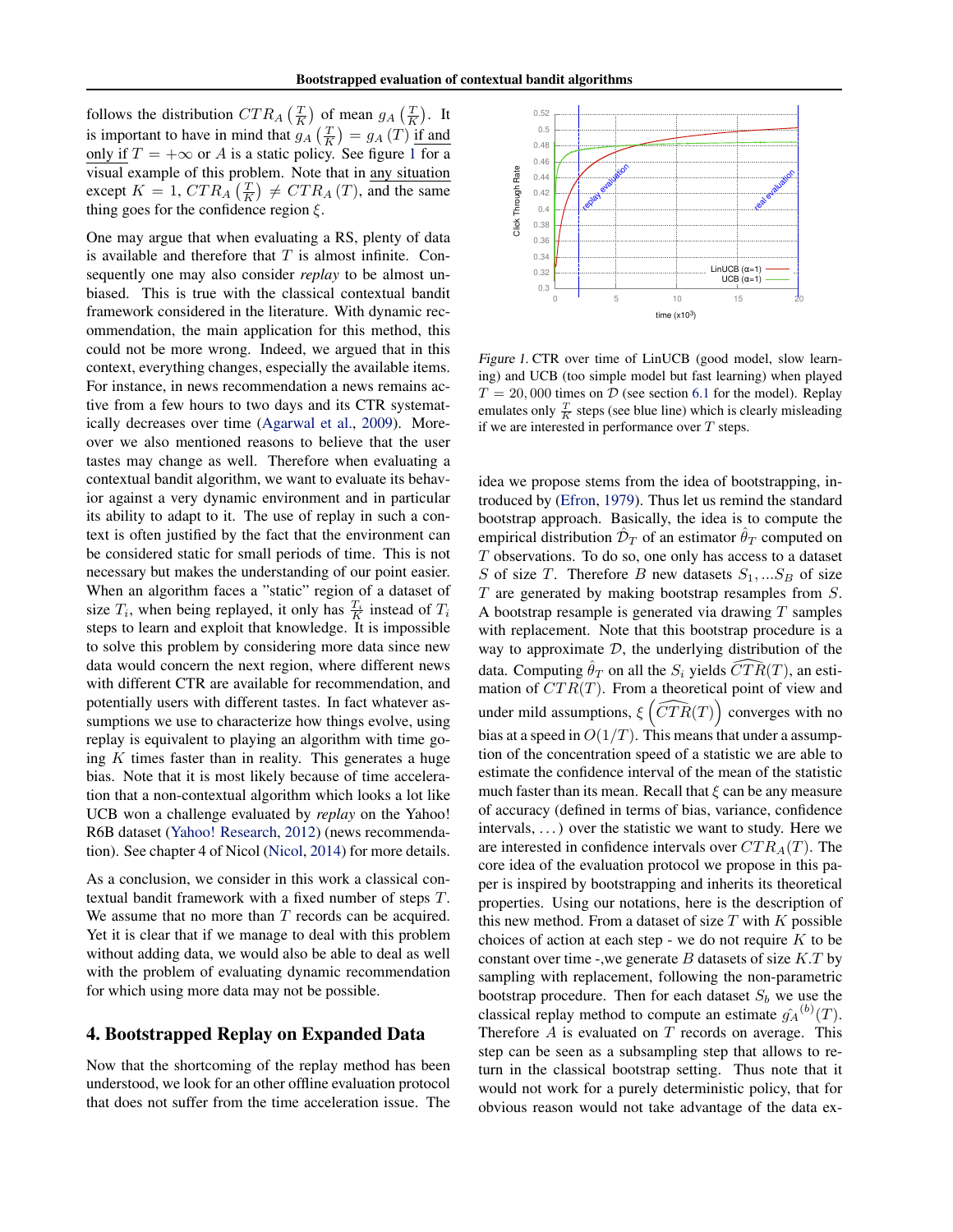<span id="page-4-0"></span>Algorithm 1 *Bootstrapped Replay on Expanded Data (BRED)*.

We sketch this algorithm so that it looks very much like *replay* in [\(Li et al.,](#page-8-0) [2011\)](#page-8-0). Thus an algorithm is a function that maps an history of events  $h^{(b)}$  to a policy  $\pi$  which itself maps contexts to actions. This makes the learning process of the algorithm appear clearly. A computationally efficient implementation would be slightly different. Notice also that for clarity, we only compute  $\hat{g}_A(T)$  and omit  $\widehat{CTR}_{A}(T)$ .

Input

- A (contextual) bandit algorithm A
- A dataset S of T triplets  $(x, a, r)$
- An integer  $B$

Output: An estimate of  $g_A$ 

$$
h^{(b)} \leftarrow \emptyset, \forall b \in \{1..B\} \quad \text{#empty history*} \quad \widehat{G}_A^{(b)} \leftarrow 0, \forall b \in \{1..B\} \quad \text{if } \widehat{G}_A^{(b)} \leftarrow 0, \forall b \in \{1..B\} \quad \text{if } \widehat{G}^{(b)} \leftarrow 0, \forall b \in \{1..B\} \quad \text{if } \widehat{G}^{(b)} \leftarrow 0, \forall b \in \{1..B\} \quad \text{if } \widehat{G}^{(b)} \leftarrow \text{if } \widehat{G}^{(b)} \leftarrow \text{if } \widehat{G}^{(b)} \leftarrow \text{if } \widehat{G}^{(b)} \leftarrow \text{if } \widehat{G}^{(b)} \leftarrow \text{if } \widehat{G}^{(b)} \leftarrow \text{if } \widehat{G}^{(b)} \leftarrow \text{if } \widehat{G}^{(b)} \rightarrow \text{if } \widehat{G}^{(b)} \leftarrow \widehat{G}^{(b)} \leftarrow \widehat{G}^{(b)} \leftarrow \widehat{G}^{(b)} \leftarrow \widehat{G}^{(b)} \leftarrow \widehat{G}^{(b)} \leftarrow \widehat{G}^{(b)} \leftarrow \widehat{G}^{(b)} \leftarrow \widehat{G}^{(b)} \leftarrow \widehat{G}^{(b)} \leftarrow \widehat{G}^{(b)} \leftarrow \widehat{G}^{(b)} \leftarrow \widehat{G}^{(b)} \leftarrow \widehat{G}^{(b)} \leftarrow \widehat{G}^{(b)} \leftarrow \widehat{G}^{(b)} \leftarrow \widehat{G}^{(b)} \leftarrow \widehat{G}^{(b)} \leftarrow \widehat{G}^{(b)} \leftarrow \widehat{G}^{(b)} \leftarrow \widehat{G}^{(b)} \leftarrow \widehat{G}^{(b)} \leftarrow \widehat{G}^{(b)} \leftarrow \widehat{G}^{(b)} \leftarrow \widehat{G}^{(b)} \leftarrow \widehat{G}^{(b)} \leftarrow \widehat{G}^{(b)} \rightarrow \widehat{G}^{(b)} \leftarrow \widehat{G}^{(b)} \leftarrow \widehat{G}^{(b)} \leftarrow \widehat{G}^{(b)} \leftarrow \widehat{G}^{(b)} \leftarrow \widehat{G}^{(b)} \leftarrow \widehat{G}^{(
$$

pansion (an assumption in the formal analysis will reflect this fact).  $\hat{g}_A(T)$  is given by averaging the  $\hat{g}_A^{(b)}(T)$ . Together, the  $\hat{g_A}^{(b)}(T)$  are also an estimation of  $CTR_A(T)$ , the distribution of the CTR of  $A$  after  $T$  interactions with  $D$ on which we can compute our estimator quality assessment ξ. More formally, the bootstrap estimator of the density of  $CTR<sub>A</sub>(T)$  is estimated as follows:

$$
\widehat{CTR}_{A}(T)(x) = \frac{1}{B} \sum_{b=1}^{B} I\left(\sqrt{T} \left[\frac{\hat{g}_{A}^{(b)}(T) - \hat{g}_{A}(T)}{\hat{\sigma}_{A}(T)}\right] \leq x\right)
$$

where  $\hat{\sigma}_A(T)$  is the empirical standard deviation obtained when computing the bootstrap estimates  $\hat{g_A}^{(b)}(T)$ . The complete procedure, called Bootstrapped Replay on Expanded Data (BRED), is implemented in algorithm 1.

To complete the BRED procedure, one last detail is necessary. Each record of the original dataset  $S$  is contained  $K$ times in expectation in each expanded dataset  $S_b$ . Therefore a learning algorithm may tend to overfit which would bias the estimator. To prevent this from happening, we introduce a small amount of Gaussian noise on the contexts. This technique is known as jittering and is well studied in the neural network field (Koistinen & Holmström, [1992\)](#page-8-0). The goal is the same, that is avoiding overfitting. In practice however it is slightly different as neural network are generally not learning online but on batches of data, each data being used several times during learning. In bootstrapping theory this technique is known as the smoothed bootstrap and was introduced by [\(Silverman & Young,](#page-8-0) [1987\)](#page-8-0). We mentioned that the bootstrap resampling is a way to approximate  $D$ . The smoothed bootstrap goes further by performing a kernel density estimation (KDE) of the data and sampling from it. Sampling from a KDE of the data where the kernel is Gaussian of bandwidth  $h$  is equivalent to sampling a record uniformly from  $S$  and applying a random noise sampled from  $\mathcal{N}(0, h^2)$ , which is what jittering does. The usual purpose of doing so in statistics is to get a less noisy empirical distribution for the estimator. Note that here we perform a partially smoothed bootstrap as we only apply a KDE on the part of  $D$  that generates the contexts.

# 5. Theoretical analysis

In this section, we make a theoretical analysis of our evaluation method BRED. The core loop in BRED is a bootstrap loop; henceforth, to complete this analysis, we first restate the theorem 1 which is a standard result of the bootstrap asymptotic analysis [\(Kleiner et al.,](#page-8-0) [2012\)](#page-8-0). Notice a small detail: each bootstrap step estimates a realization of  $CTR<sub>A</sub>(T)$ . The number of evaluations - which is also the number of non rejects - is a random variable denoted  $T^{(b)}$ . Theorem 1. *Suppose that:*

- A *is a recommendation algorithm which generates a fixed policy over time (this hypothesis can be weakened as discussed in remark 2),*
- K *items may be recommended at each time step,*
- $\bullet \ \xi(CTR_A(T))$  *admits an expansion as an asymptotic series*

$$
\xi\left(CTR_A(T)\right) = z + \frac{p_1}{\sqrt{T}} + \ldots + \frac{p_{\alpha}}{T^{\alpha/2}} + o\left(\frac{1}{T^{\alpha/2}}\right)
$$

*where* z *is a constant independent of the distribution*  $D$  (as defined in Sec. [2.1\)](#page-1-0), and the  $p_i$  are polynomials *in the moments of*  $CTR_A(T)$  *under*  $D$  *(this hypothesis is discussed and explained in remark 1),*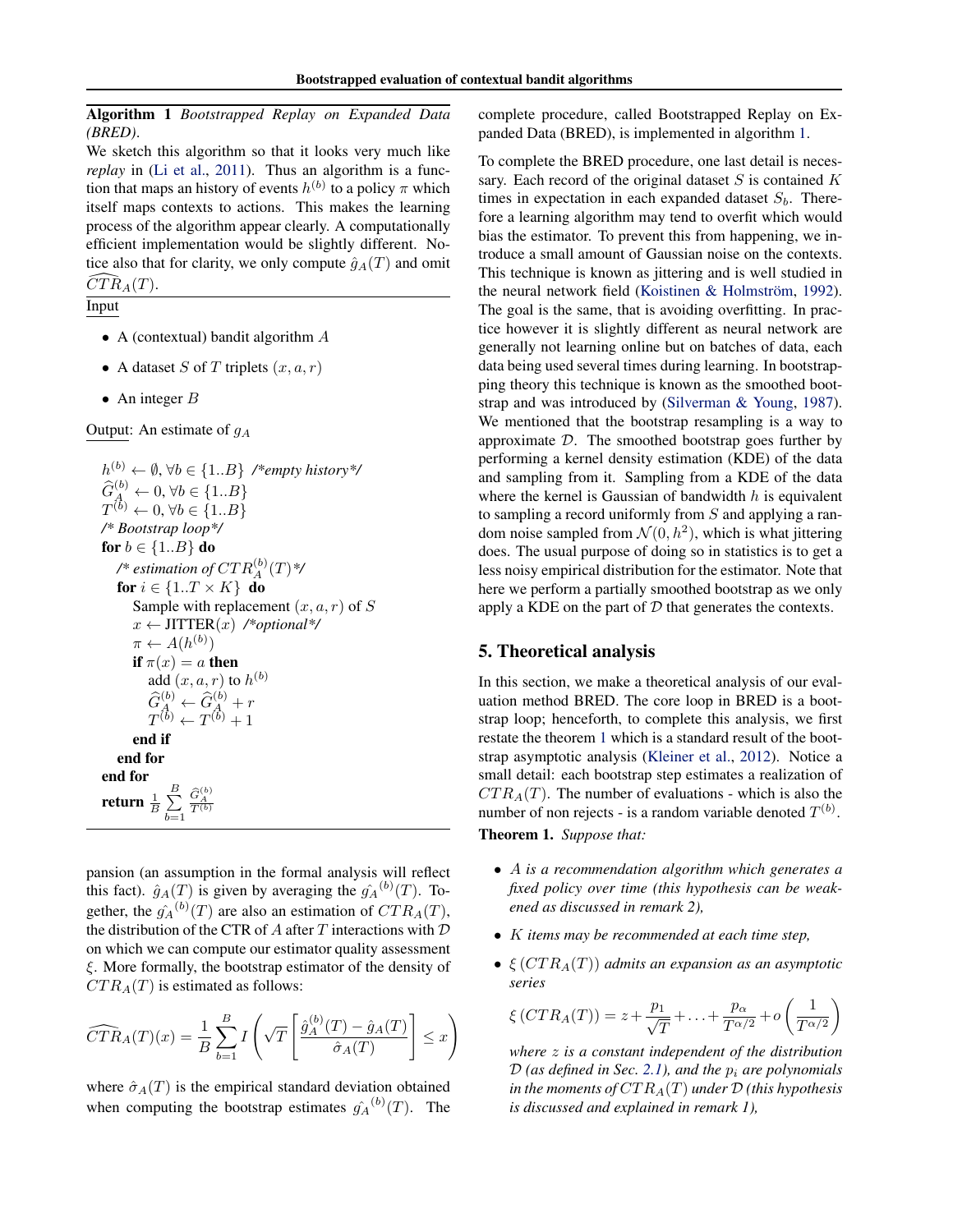$\bullet$  The empirical estimator  $\xi\left(\widehat{C}TR_A(T)\right)$  admits a sim*ilar expansion:*

$$
z + \frac{\widehat{p}_1}{\sqrt{T}} + \ldots + \frac{\widehat{p}_\alpha}{T^{\alpha/2}} + O\left(\frac{1}{T^{\alpha/2}}\right). \tag{1}
$$

Then, for  $T \leq T^{(b)} \times K$  and assuming finite first and sec*ond moments of*  $\widehat{CTR}_{A}(T)$ *, with high probability:* 

$$
\left| \xi \left( CTR_A(T) \right) - \xi \left( \hat{C}TR_A(T) \right) \right| =
$$
  

$$
O\left( \frac{Var(\hat{p}_{\alpha}^{(1)} - p_{\alpha}|D_T)}{\sqrt{T \cdot B}} \right) + O\left( \frac{1}{T} \right) + O\left( \frac{1}{T\sqrt{T}} \right)
$$
(2)

where  $\mathcal{D}_T$  *is the resampled distribution of*  $\mathcal{D}$  *using*  $T$  *realizations.*

*Proof.* it is actually a straightforward adaptation of the proof of theorem 3 of [\(Kleiner et al.,](#page-8-0) [2012\)](#page-8-0). Also note that this theorem is a reformulation of the bootstrap main convergence result as introduced by [\(Efron,](#page-8-0) [1979\)](#page-8-0).  $\Box$ 

Now, we use theorem [1](#page-4-0) to bound the error made by BRED in the theorem 2.

Theorem 2. *Assuming that*

$$
\xi\left(CTR_A(T)\right) = z + \frac{p_1}{\sqrt{T}} + \ldots + \frac{p_\alpha}{T^{\alpha/2}} + o\left(\frac{1}{T^{\alpha/2}}\right)
$$

*Then for algorithm* A *producing a fixed policy over time, BRED applied on a dataset of size* T *evaluates the expectation of the* CT R<sup>A</sup> *with no bias and with high probability for* B *and* T *large enough:*

$$
\left| \xi \left( CTR_A(T) \right) - \xi \left( \widehat{C}TR_A(T) \right) \right| = O\left( \frac{1}{T} \right)
$$

*This means that the convergence of the estimator of*  $\xi\left(CTR_A(T)\right)$  *is much faster than the convergence of the* estimator of  $g_A(T)$  (which is in  $O(1/\sqrt{T})$ ). This will allow *a nice control of the risk that*  $\hat{g}_A(T)$  *may be badly evaluated.*

The sketch of the proof of theorem 2 is the following: first we prove that the replay strategy is able to estimate the moments of the distribution of  $CTR_A$  fast enough with respect to T. The second step consists in using classical results from bootstrap theory to guarantee the unbiased convergence of the aggregation  $\widehat{CTR}_A(T)$  to the true distribution with an  $O(\frac{1}{T})$  speed. The rational behind this is that the gap introduced by the subsampling will be of the order of  $O(\frac{1}{\sqrt{TB}})$ .

*Proof.* At each iteration of the bootstrap loop (indexed by b), BRED is estimating the CTR using the replay method on a dataset of size  $T' = K \times T$ . As the actions in S were chosen uniformly at random, we have  $\mathbb{E}(T^{(b)}) = T'/K =$ T.

As the policy is fixed, we can use the multiplicative Chernoff's bound as in [\(Li et al.,](#page-8-0) [2011\)](#page-8-0) to obtain for all bootstrap step b:

$$
\mathbb{P}r\left(\left|T^{(b)}-T\right|\geq \gamma_1 T\right)\leq \exp\left(-\frac{T\gamma_1^2}{3}\right)
$$

for any  $\gamma_1 > 0$  (where  $\mathbb{P}r(e)$  denotes the probability of event  $e$ ). A similar inequality can be obtained with  $\mathbb{E}(G_A) = T g_A$ :

$$
\mathbb{P}r\left(\left|\widehat{G}_A - Tg_A\right| \ge \gamma_2 Tg_A\right) \le \exp\left(-\frac{Tg_A\gamma_2^2}{3}\right)
$$

Thus with  $\gamma_1 = \sqrt{\frac{3}{T} \ln \frac{4}{\delta}}$  and  $\gamma_2 = \sqrt{\frac{3}{Tg_A} \ln \frac{4}{\delta}}$  using a union bound over probabilities, we have with probability at least  $1 - \delta$ :

$$
1 - \gamma_1 \le \frac{T^{(b)}}{T} \le 1 + \gamma_1
$$

$$
g_A 1 - \gamma_2 \le \frac{\widehat{G}_A}{T} \le g_A 1 + \gamma_2
$$

which implies

$$
\left| \frac{\widehat{G}_A}{T^{(b)}} - g_A \right| \le \frac{(\gamma_1 + \gamma_2)g_A}{1 - \gamma_1} = O\left(\sqrt{\frac{g_a}{T}} \ln \frac{1}{\delta}\right)
$$

So with high probability the first moment of  $\widehat{CTR}_{A}(T^{(b)})$ as estimated by the replay method admits an asymptotic expansion in  $1/\sqrt{\mathbb{E}(T^{(b)})} = 1/T$ .

Now we need to focus on higher order terms. All the moments are finite because the reward distribution over  $S$  is bounded. Recall that by hypothesis  $\xi (CTR_A(T))$  admits a  $\alpha^{th}$  order term:

$$
p_{\alpha} = \mathbb{E}_D \left( CTR_A(T^{(b)})^{\alpha} \right)
$$

The Chernoff's bound can be applied to  $|(T^{(b)})^{\alpha} - T^{\alpha}|$  and  $|\widehat{G}_A^{\alpha} - T^{\alpha} g_A^{\alpha}|$  leading to

$$
\left| \frac{\widehat{G}_{A}^{\alpha}}{(T^{(b)})^{\alpha}} - g_{A}^{\alpha} \right| = O\left( \left( \frac{g_{a}}{T} \right)^{\frac{\alpha}{2}} \ln \frac{1}{\delta} \right)
$$

With probability at least  $1 - \delta$ . So for a large enough  $T^{(b)}$ ,  $\zeta\left(\widehat{CTR}_A(T^{(b)})\right)$  admits a expansion in polynomials of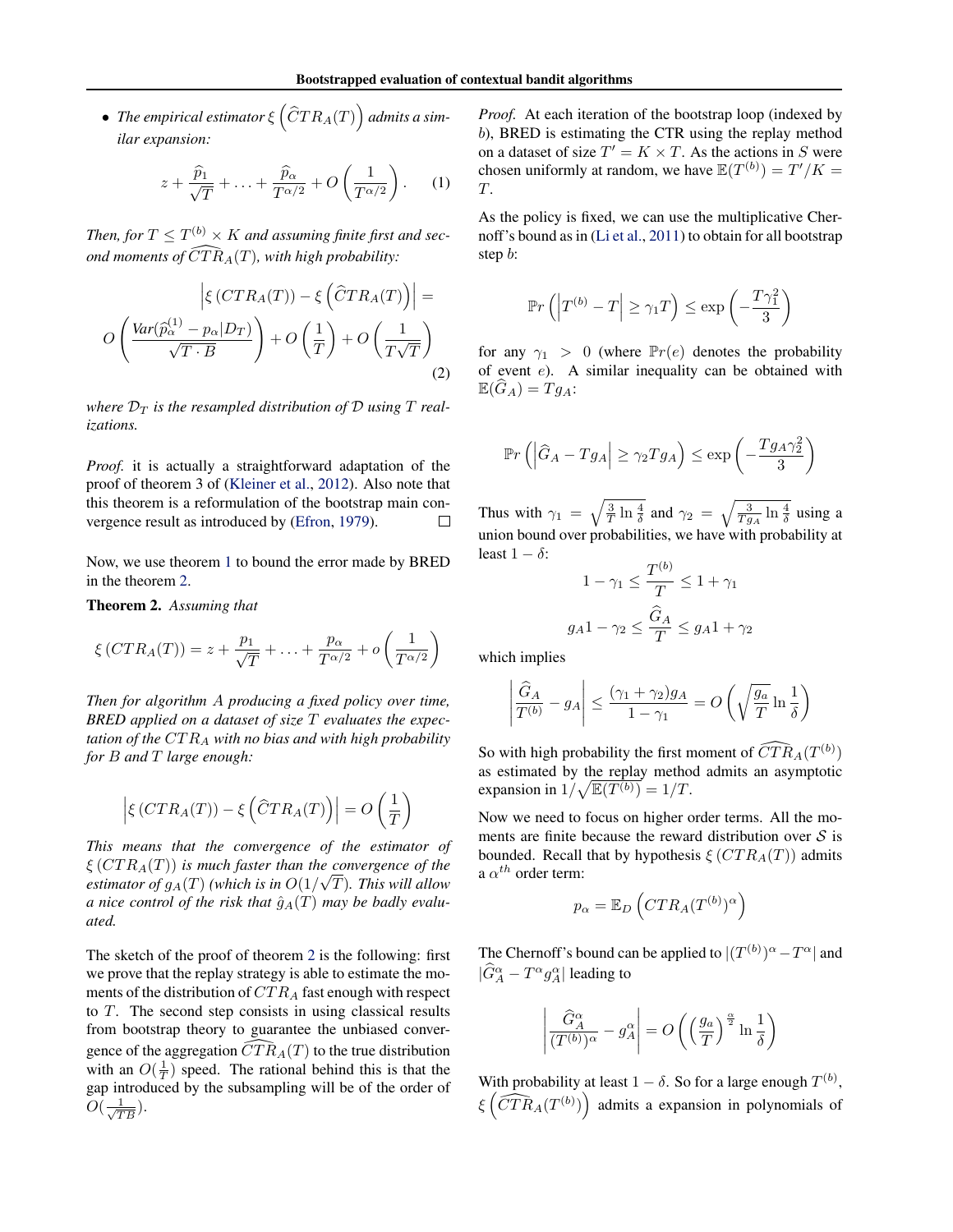<span id="page-6-0"></span>√ 1/ T. Thus theorem 1 applies and the aggregation of all the  $\hat{g}^{(b)}_A(T^{(b)})$  allows an estimation of  $CTR_A(T)$ . For a large enough number of bootstrap iterations (the value of B in BRED), we obtain a convergence speed in  $O(1/T)$ with high probability, which concludes the proof.  $\Box$ 

After this analysis, we make two remarks about the assumptions that were needed to establish the theorems.

*Remark 1*: The key point of the theorems is the existence of an asymptotic expansion of  $CTR_A(T)$  and  $\widehat{CTR}_A(T)$ in polynomials of  $1/\sqrt{T}$ . This is a natural hypothesis for  $CTR_A(T)$  because the CTR is an average of bounded variables (probabilities of click). Note that the proof of theorem 2 shows that although  $T^{(b)}$  is random the expansion remains valid anyway. For a contextual bandit algorithm A producing a fixed policy, the mean is going to concentrate according to the central limit theorem (CLT). Furthermore this hypothesis, omnipresent in bootstrap theory [\(Efron,](#page-8-0) [1979\)](#page-8-0), is for instance justified in econometrics by the fact that all the common estimators respect it [\(Horowitz,](#page-8-0) [2001\)](#page-8-0). Yet this assumption is not verified for a static deterministic policy.

*Remark 2* Let us consider algorithms that produce a policy which changes over time (a learning algorithm in particular). After a sufficient amount of recommendations, a reasonable enough algorithm will produce a policy that will not change any longer (if the world is stationary). Thus again, the CLT will apply and we will observe a convergence of  $\hat{g}_A(T)$  to its limit in  $1/\sqrt{T}$ . Nevertheless noth-



Figure 2. Mean absolute error of the CTR of LinUCB estimated by different methodologies. Conducted on artificial datasets as described by section 6.1. The lower, the better. Jittering ( $h = \frac{50}{\sqrt{T}}$ here) is actually efficient to avoid overfitting issues. The rather small error rates for very small datasets are due to the fact that on too small datasets all the recommender algorithm tend to make random choices which are not very hard to evaluate.

ing holds true here when the algorithm is actually learning. This is due to the fact that the Chernoff bound no longer applies as the steps are not independent. However the behavior of classical learning algorithms are smooth, especially when randomized (see [\(Auer et al.,](#page-8-0) [2003\)](#page-8-0) for an example of a randomized version of UCB). [\(Li et al.,](#page-8-0) [2011\)](#page-8-0) argue that in this case convergence bounds may be derived for replay (which then could be applied to BRED) at the cost of a much more complicated analysis including smoothness assumptions. For non reasonable algorithms and thus in the general case, no guarantees can be provided. By the way note that a very intuitive way to justify Jittering is to consider that it helps the Chernoff bound being "more true" in the case of a learning algorithm.

## 6. Experiments in realistic settings

As we proved that BRED has promising theoretical guarantees in the setting introduced in [\(Li et al.,](#page-8-0) [2011\)](#page-8-0), let us now compare its empirical performance to that of the replay method

#### 6.1. Synthetic data and discussing Jittering

The first set of experiments was run on synthetic data. Indeed, we needed to be able to compare the errors of estimation of the two methods on various fixed size datasets relatively to the ground truth: an evaluation against the model itself. Before going any further, let us describe the model we used. It is a linear model with Gaussian noise (as in [\(Li](#page-8-0) [et al.,](#page-8-0) [2010\)](#page-8-0)) and was built as follows:

- a fixed action set (or news set) of size  $K = 10$ .
- The context space is  $\mathcal{X} = \mathbb{R}^{15}$ . Each context x is generated as a sum  $c + n$  where  $c \sim \mathcal{N}(0, 1)$  and  $n \sim \mathcal{N}(0, \frac{1}{2}).$
- The CTR of a news  $i$  displayed in a context  $x$  is given linearly by  $q_i + w_i^T c$ . Note the non-contextual element  $q_i$  and that the noise n is ignored.
- Finally there are two kinds of news: (i) 4 "universal" news that are interesting in general like *Obama is reelected* and for which  $q_i \sim U(0.4, 0.5)$  is high and  $w_i = 0_{15}$ . (ii) 6 specific news like *New Linux distribution released* for which  $q_i \sim \mathcal{U}(0.1, 0.2)$  is low and  $w_i$  consists of zeros except for a number  $m$  of relevant weights sampled from  $\mathcal{N}(0, \frac{1}{5})$ .

A non contextual approach would perform decently by quickly learning the  $q_i$  values. Yet LinUCB [\(Li et al.,](#page-8-0) [2010\)](#page-8-0), a contextual bandit algorithm will do better by learning when to recommend the specific news. Figure 2 displays the results and interpretation of an experiment which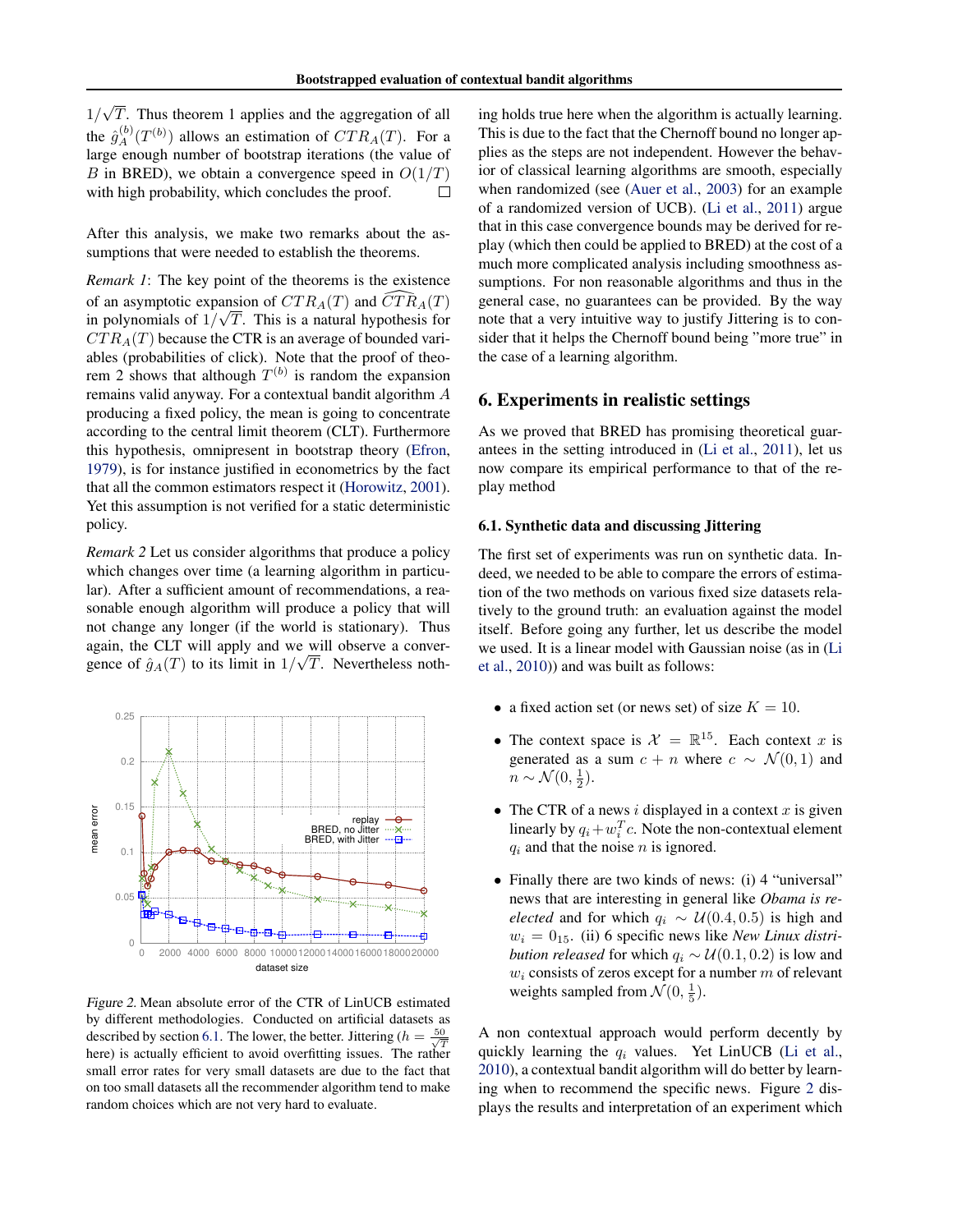consists in evaluating  $LinUCB(\alpha = 1)$  using the different methods. It is clear that BRED converges much faster than the replay method.

Remark: As it can be seen on Figure [2,](#page-6-0) jittering is very important to obtain good performance when evaluating a learning algorithm. Empirically, a good choice for the level of jitter seems to be a function in  $O\left(\frac{1}{\sqrt{n}}\right)$  $\left(\frac{L}{T}\right)$ , with T the size of the dataset. Note that this is proportional to the standard distribution of the posterior of the data. The results confirm our intuition: jittering is very important when the dataset is small but gets less and less necessary as the dataset grows.

#### 6.2. Real data

Adapting replay to a real life dataset, corresponding to dynamic recommendation is straightforward although it leads to biased estimations. BRED really needs the assumption of a static world in order to perform the bootstrap resamples. Therefore BRED needs to be run on successive windows of the dataset on which a static assumption can be made. This creates a bias/variance trade-off: if the windows are too big, some dynamic properties of the world may be erased (bias). On the contrary, too smalls window will lead to very variate bootstrap estimates. To simplify things, we ran experiments assuming a static world on small portions of the Yahoo! R6B dataset. We actually took the smallest number of portions such that a given portion has a fixed pool of news ( $\approx 630$  portions). This experiment is similar to what is done in [\(Li et al.,](#page-8-0) [2011\)](#page-8-0): the authors measured the error of the estimated CTR of UCB  $(\alpha = 1)$  by the replay method on datasets of various sizes relatively to what they call the ground truth: an evaluation of the same algorithm on a real fraction of the audience. As we obviously cannot do that, we used a simple trick. For each portion i of size  $T_i$  with  $K_i$  news, we computed an estimation of the ground truth  $g_A\left(\frac{T_i}{K_i}\right)$  by averaging the estimated CTR of UCB using the replay method on 100 random permutations of the data. For each portion the experiment consists in subsampling  $T_i/K_i$  records and evaluating UCB using replay and BRED on this smaller dataset to estimate the ground truth using less data, faking time acceleration. The results and interpretation are shown on Figure 3: the better accuracy of BRED is very clearly illustrated.

### 7. Conclusion

In this paper, we studied the problem of recommendation system evaluation, sticking to a realistic setting: we focused on obtaining a methodology for practical offline evaluation, providing a good estimate using a reasonable amount of data. Previous methods are proved to be asymptotically unbiased with a low speed of convergence on a



Figure 3. The difference between the estimated CTR and the actual one on some batches extracted from the Yahoo! R6B dataset for a UCB. Batches are build as explained in section 6.2. The closer to 0, the better. Please note that the replay method tends to under-estimate the true CTR for small batches. This is due to the fact that UCB does not have enough time to reach its actual CTR.

static dataset, but yield counter-intuitive estimates of performance on real datasets. Here, we introduce BRED, a method with a much faster speed of convergence on static datasets (at the cost of loosing unbiasedness) which allows it to be much more accurate on dynamic data. Experiments demonstrated our point; they were performed on a publicly available dataset made from Yahoo! server logs and on synthetic data presenting the time acceleration issue. This paper was also meant to highlight the time acceleration issue and the misleading results given by a careless evaluation of an algorithm. Finally our method comes with a very desirable property in a context of minimizing the risks entailed by putting online a new RS: an extremely accurate estimation of the variability of the estimator it provides.

An interesting line of future work is the automatic selection of the Jittering bandwidth. Note that this problem is extensively studied in the context of KDE [\(Scott,](#page-8-0) [1992\)](#page-8-0).

A possible extension of this work is to use BRED to build a "safe controller". Indeed, when a company uses a recommendation system that behaves according to a certain policy  $\pi$  that reaches a certain level of performance, the hope is that when changing the recommendation algorithm, the performance will not drop. As an extension of the work presented here, it is possible to collect some data using the current policy  $\pi$ , compute small variations of  $\pi$  with tight confidence intervals over their CTR and then replace the current policy  $\pi$  with the improved one. This may be seen as a kind of "gradient" ascent of the CTR in the space of policies.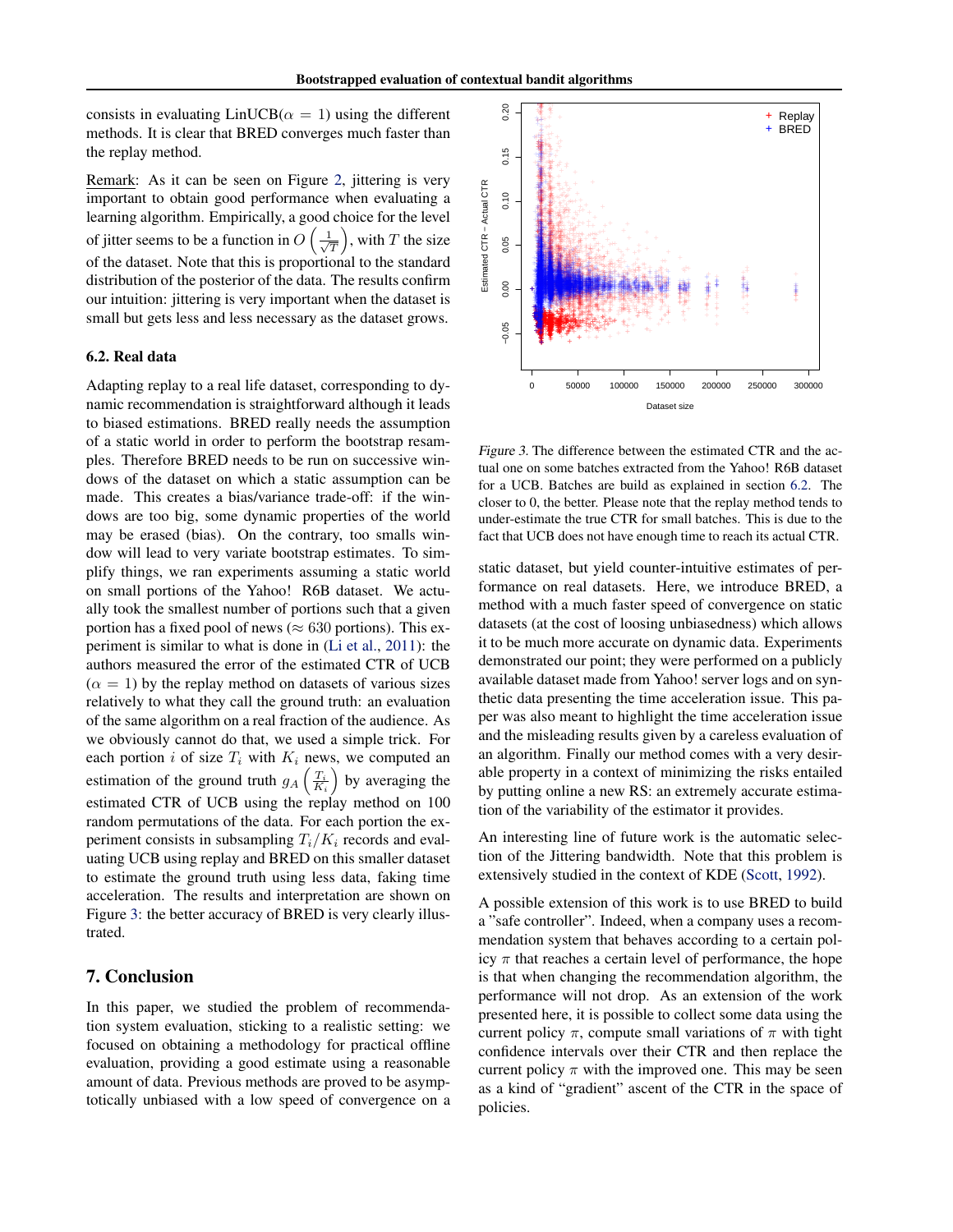# <span id="page-8-0"></span>References

- Agarwal, Deepak, Chen, Bee-Chung, and Elango, Pradheep. Spatio-temporal models for estimating clickthrough rate. In Proceedings of the 18th international conference on World wide web(WWW), pp. 21–30, New York, NY, USA, 2009. ACM. ISBN 978-1-60558-487-4. doi: 10.1145/1526709.1526713.
- Auer, Peter, Cesa-Bianchi, Nicolò, and Fischer, Paul. Finite-time analysis of the multiarmed bandit problem. Machine Learning, 47:235–256, May 2002. ISSN 0885- 6125.
- Auer, Peter, Cesa-Bianchi, Nicolò, Freund, Yoav, and Schapire, Robert E. The nonstochastic multiarmed bandit problem. SIAM J. Comput., 32(1):48–77, January 2003. ISSN 0097-5397. doi: 10.1137/ S0097539701398375.
- Bottou, Léon, Peters, Jonas, Quiñonero Candela, Joaquin, Charles, Denis X., Chickering, D. Max, Portugualy, Elon, Ray, Dipankar, Simard, Patrice, and Snelson, Ed. Counterfactual reasoning and learning systems. Technical report, arXiv:1209.2355, September 2012.
- Dudík, Miroslav, Langford, John, and Li, Lihong. Doubly robust policy evaluation and learning. CoRR, abs/1103.4601, 2011.
- Efron, B. Bootstrap methods: Another look at the jackknife. The Annals of Statistics, 7(1):1–26, 1979. ISSN 00905364. doi: 10.2307/2958830.
- Horowitz, Joel L. The bootstrap. Handbook of econometrics, 5:3159–3228, 2001.
- Kleiner, Ariel, Talwalkar, Ameet, Sarkar, Purnamrita, and Jordan, Michael. The big data bootstrap. In Langford, John and Pineau, Joelle (eds.), Proceedings of the 29th International Conference on Machine Learning (ICML-12), ICML '12, pp. 1759–1766, New York, NY, USA, July 2012. Omnipress. ISBN 978-1-4503-1285-1.
- Kohavi, Ron, Longbotham, Roger, Sommerfield, Dan, and Henne, Randal M. Controlled experiments on the web: Survey and practical guide. Journal of Data Mining and Knowledge Discovery, 18:140–181, 2009.
- Koistinen, Petri and Holmström, Lasse. Kernel regression and backpropagation training with noise. In Moody, John E., Hanson, Steve J., and Lippmann, Richard P. (eds.), Advances in Neural Information Processing Systems 4, pp. 1033–1039. San Francisco, CA: Morgan Kaufmann, 1992.
- Langford, John and Zhang, Tong. The epoch-greedy algorithm for multi-armed bandits with side information. In Proc. NIPS, 2007.
- Langford, John, Strehl, Alexander, and Wortman, Jennifer. Exploration scavenging. In Proceedings of the International Conference on Machine Learning (ICML), pp. 528–535, 2008.
- Li, Lihong, Chu, Wei, Langford, John, and Schapire, Robert E. A contextual-bandit approach to personalized news article recommendation. In Proceedings of the 19th international conference on World wide web (WWW), pp. 661–670, New York, NY, USA, 2010. ACM. ISBN 978-1-60558-799-8. doi: 10.1145/1772690.1772758.
- Li, Lihong, Chu, Wei, Langford, John, and Wang, Xuanhui. Unbiased offline evaluation of contextual-bandit-based news article recommendation algorithms. In King, Irwin, Nejdl, Wolfgang, and Li, Hang (eds.), Proc. Web Search and Data Mining (WSDM), pp. 297–306. ACM, 2011. ISBN 978-1-4503-0493-1.
- Lu, T., Pál, D., and Pál, M. Contextual multi-armed bandits. In Proc. of the 13<sup>th</sup> Artificial Intelligence and Statistics (AI & Stats), JMLR: W&CP 9, May 13-15 2010.
- Nicol, Olivier. Data-driven evaluation of Contextual Bandit algorithms and applications to Dynamic Recommendation. PhD thesis, Université Lille 1, Cité Scientifique, Villeneuve d'Ascq, France, 2014.
- Robbins, Herbert. Some aspects of the sequential design of experiments. Bulletin of the American Mathematical Society, 58(5):527–535, 1952.
- Scott, D.W. Multivariate Density Estimation: Theory, Practice, and Visualization. Wiley Series in Probability and Statistics. Wiley, 1992. ISBN 9780471547709.
- Silverman, BW and Young, GA. The bootstrap: To smooth or not to smooth? Biometrika, 74(3):469–479, 1987.
- Strehl, Alexander L., Langford, John, Li, Lihong, and Kakade, Sham. Learning from logged implicit exploration data. In Proc. NIPS, pp. 2217–2225, 2010.
- Sutton, R.S. and Barto, A.G. Reinforcement Learning: An Introduction. Adaptive Computation and Machine Learning Series. MIT Press, 1998. ISBN 9780262193986.
- Thompson, W.R. On the likelihood that one unknown probability exceeds another in view of the evidence of two samples. Biometrika, 25(3–4):285––294, 1933.
- Yahoo! Research. R6B Yahoo! front page today module user click log dataset, publicly released via the Yahoo! webscope program, 2012.